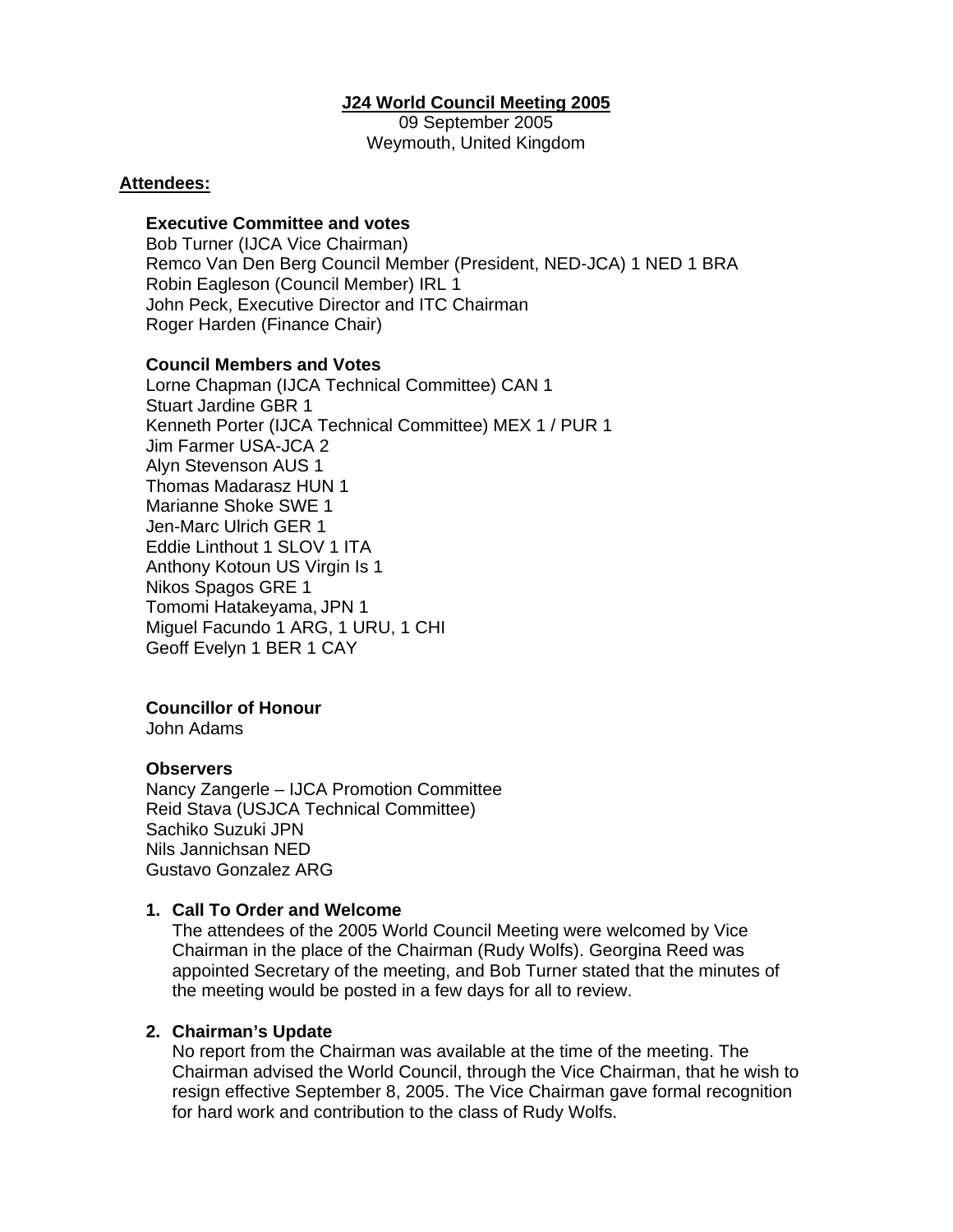John Adams reminded the Council that Councillor of Honour Bengt Julian, passed away July 11, 2005, and that his family should receive condolences from the Class for the years of dedication and contributions made.

### **3. Introduction and Proxy Recognition**

Attendees at the meeting introduced themselves and indicated their votes and proxies. The Vice Chairman introduced Nancy Zangerle who had been appointed by the Executive Committee as Chairman of a newly created Promotion Committee. The Council ratified the appointment and the creation of the new committee.

### **4. Approval of 2004 World Council Minutes**

The meeting Chairman proposed that the minutes of the 2004 World Council meeting be accepted. Moved by Geoff Evelyn, seconded by Jim Farmer. 2004 Minutes Accepted. It was noted that there was an error in Item 12 in the 2003 World Council Meeting minutes. He did not nominate Remco Van den Berg because he had left the meeting. The item will be amended and reposted on the Class Web-site.

### **5. Financial Report/Discussion**

Roger Harden (Finance Committee Chairman) gave a PowerPoint presentation on the finances of the class over the past three years:

- Revenue and Expenses are being managed to approved budgets
- Worldwide Membership has remained relatively steady
	- Australia, Brazil and Hungary growing
- Sail royalty allocation program having good impact.
	- Increase sail maker participation
	- Audits based on sail royalty numbers possible
- Class should find ways to increase promotional spending
	- Current Cash Reserves / Current Revenue cannot sustain significant long-term increase in promotion
	- Creative revenue generating programs need to be created to significantly increase promotional impact
- Draft operating budget for '06 based on '05 budget. Revisions based on today's discussion and full year 2005 results. The full presentation is available from Roger Harden at rharden@harden.net

Royalty Tag revenue numbers were discussed. Proper reporting required and there is a need to increase sail maker participation. It was reported that Royalty Tag numbers provide an audit trail that can be traced to the purchaser. John Peck suggested that each NJCA has the opportunity to record tag numbers at major regattas and apply for a reallocation of the revenue if the tag was imported. For this is to be effective, there is a need for standardized cost of the tag to the sail makers. The North Sails system is working in the US and the UK. Quantum needs improvement. Overall the royalty system is improving but demands accurate recording from sail-makers. Robin Eagleson noted the need for transparency in system. There is a need to be credited with sails bought. Roger Harden proposed country review and an audit of tag numbers. Draft budget for next year shown and will be revised based on full year results.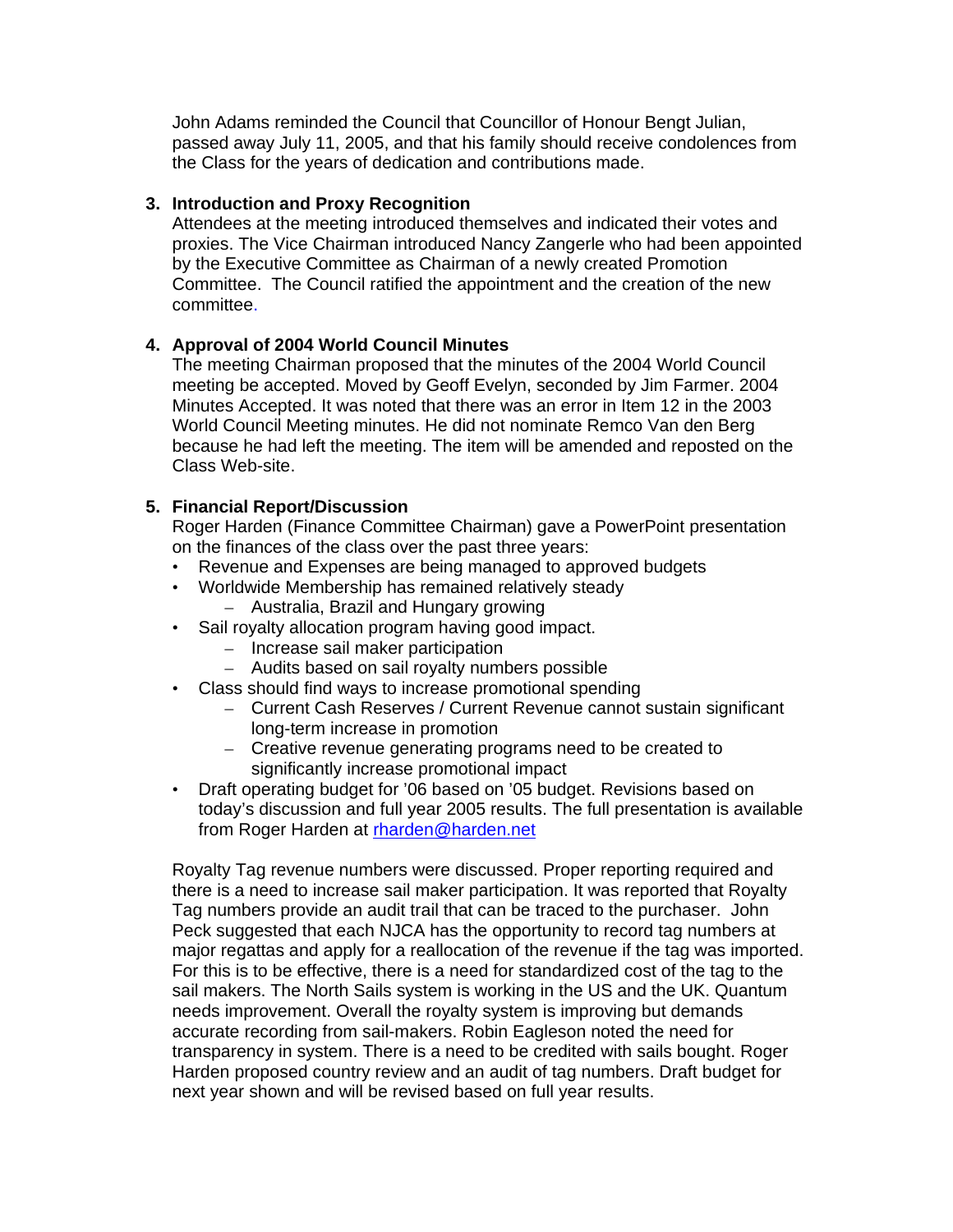### **6. National Reports**

Fleet reports were submitted and will be available from the IJCA Office Some countries have a growing class - local reasons, sponsors etc. Others are maintaining level status but danger of threat from other classes noted and possible decline. It was noted that the complexity of the boat is putting people off. Need to focus on simpler methods to get people on the water and racing.

### **7. J-Boats/Builders Report**

Reports were not available at the time of the World Council Meeting.

### **8. Technical Committee Report**

A) **Explanation of Rules 2.8.1 and 2.8.2** – These rules were not agreed on at the last World Council Meeting yet were presented and passed by ISAF. Jim Farmer proposes going to ISAF. John Peck - Action to draft a letter to notify ISAF that rule did not comply with constitution. The issue is to be taken out of meeting to discuss properly. Geoff Evelyn moved that the Executive Committee completes proposal by end of September. The motion was seconded by Jim Farmer. **Motion approved**

There was a feeling for a need to change from 2 rule change cycle to a 1 year cycle for rule changes.

### B) **Pending Rule Change Proposals** –

Lorne Chapman gave a PowerPoint presentation on the process that is used to get rule changes from the beginning to actual implementation. The presentation is available from him at lhchapman@shaw.ca. Roger Harden commented that he believes rule changes should be communicated by appropriate means (i.e. email to make sure everyone aware).

John Peck then opened the discussion of the rule proposals that are posted on the website. He reported only one of the proposals had been endorsed by the Technical Committee and that all of the proposals were rejected by the Designer and Copyright Holder. It was suggested that since there will be no proposals submitted to ISAF until 2006, that there is adequate time to discuss the proposals and re-submit each one that has merit.

The meeting Chairman proposed coming back after 2 months or discussing each point now and voting then.

Remco van den Berg moved that the council vote on each proposal now. Seconded by Geoff Evelyn.

Reid Stava feels that after much discussion within technical committee it is unfair to put them straight to yes or no vote.

John Peck cautioned the Council that in the history of the class, this was an unprecedented move on the part of the Executive Committee to ask the World Council to vote on Rule Changes that had been rejected by the Technical Committee and were not in proper format to be submitted to ISAF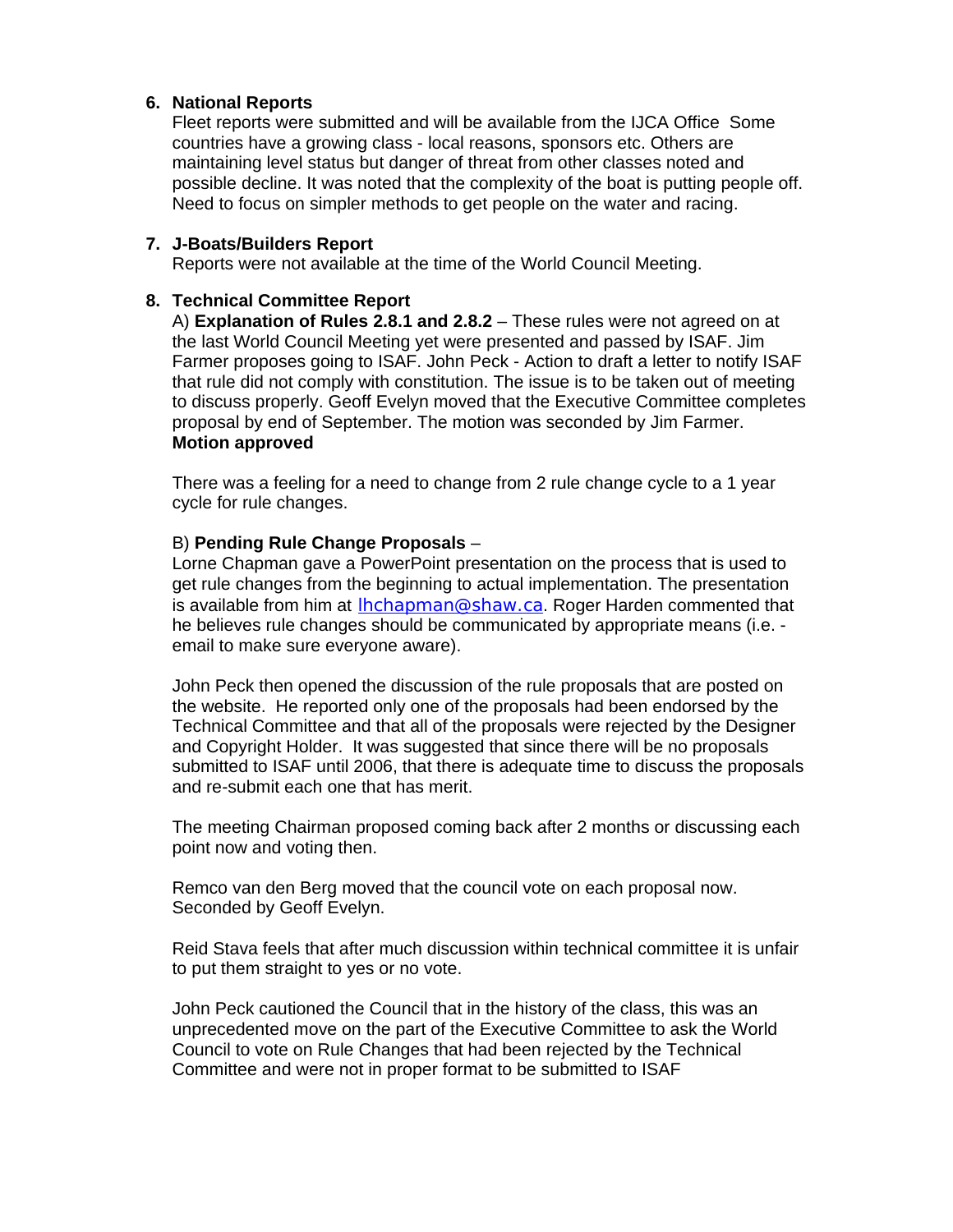Marianne Shoke questioned why the Technical Committee was not ready to vote when it was clear that was on the agenda for today.

John Peck responded that the proposals were on the agenda for discussion, and that the Technical Committee was prepared to defend each point as posted on the website. He stated that the proposals as written were in conflict with other rules. Kenneth Porter notes that lots of time was spent discussing committee business leaving little time for proper discussion and voting today.

Based on the IJCA Constitution (14.3.1) The Chairman called for a vote and the original motion was carried.

Stuart Jardine led the discussion of each proposal. Changes to the following rules changes were voted on and the results indicated.

Changes to the following rules changes were voted on and the results indicated.

- 3.2.4 **The cabin moulding on the starboard side aft of the main bulkhead shall be fitted with either a sink and drain and water tank or a stove with a separate liquid petroleum gas or alcohol container of not less than 1.80kg in weight. Proposal not carried (vote count not recorded)**
- 3.7.3 **Change 1375 kg. in the first sentence to 1345 kg**. Boats being used at the 2005 World's may be a bad cross section to analyse across the class. Proposed Remco van den Berg; seconded by Jan-Marc Ulrich **Proposal carried 15 – 3**
- 3.8.5 **Delete "manual bilge pump and". Rule to read: A minimum of one bucket of minimum capacity 10 litres. Proposal carried (vote count not recorded)**
- 3.8.7 **One Anchor (Min weight 6 kgs) or One Anchor (Min 3 kgs) and chain attached (Combined weight Min 6 kgs). Plus 40 m of 8 mm Warp attached. Total Minimum weight 8 kgs**

**Proposal carried (vote count not recorded)**

3.8.8 and 3.8.9

**Delete all 3.8.8 and 3.8.9 and replace as one new rule 3.8.8 with the following : One outboard engine of minimum weight of 14 kgs and a container with minimum of 2 liters of motor fuel or one outboard engine of minimum weight 16 kgs . The outboard may be stored under a main berth or aft of the companionway sill. See Rule 4.3.** 

#### **Proposal carried 12-7**

3.6.1 - **The total sail weight entered on the Inventory shall always be 21.5 kgs, see rule 3.7.3.**

Lorne Chapman proposed an amendment that the weight of the sails not be included in calculating the all up racing weight of the boat. **Proposal Carried (vote count not recorded)** 

- 4.1.2 **Delete all and make rule "not in use". Proposal carried 13-7**
- 4.1.4 **Delete all and make rule "not in use". Proposal carried 14-6**
- 4.1.5 **Delete all and make rule "not in use". Proposal carried 13-7**
- 4.1.7 **Life Jackets or personal buoyancy equipment for each member of the crew. Weight not to be included on the Inventory list. Proposal Carried 13-7**.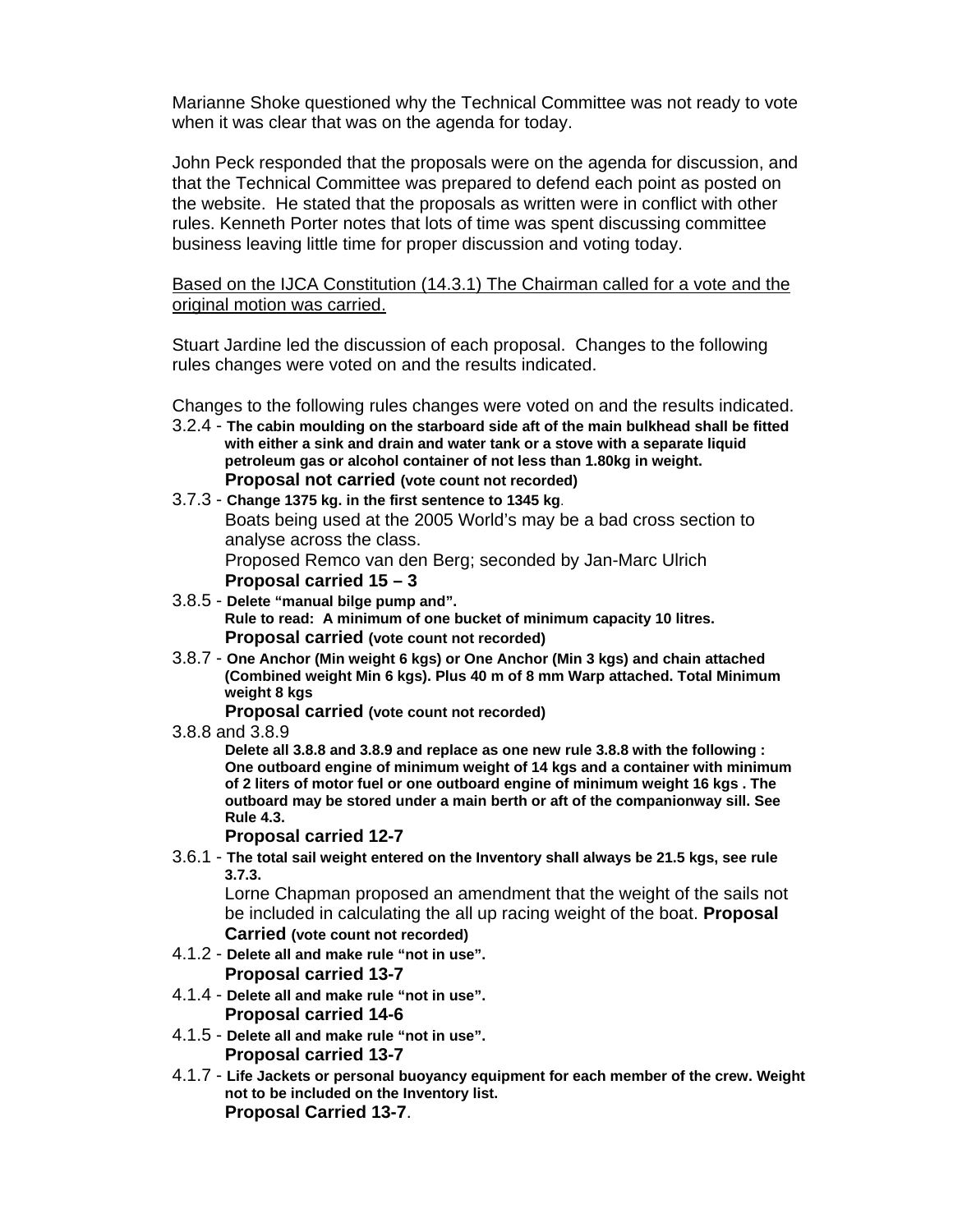Analysis needed to support the weight that now comes off.

### 4.1.9 - **Delete all and make rule "not in use".**

### **Proposal not carried due to tie vote 10-10. Tie not broken**

#### 4.1.10 - **Delete all and make rule "not in use". Proposal Not carried 14 – 5**

The Technical Committee will review each of the rules changes that were approved and rework them in a format that the IJCA will be able to send to ISAF for approval by the Keel Boat Committee.

The above changes were approved in this meeting pending a review of all the rules are in conformity with the rule changes.

Moved by Roger Harden that a formal notification of the changes be prepared by Nancy Zangerle and are to be posted on IJCA web-site to get class feedback. **All Agreed. Action item Nancy Zangerle**.

John Peck reported on the Technical Committee's activities over the past year to fulfil the ten guiding principals as directed by the World Council in 2004 and they are as follows.

C) **Alternative Penalties for Minor Rule Infringements** – It was noted that the Alternative Penalties for Minor Rule Infringements are now incorporated in the Regatta Guidelines and as an Appendix to the Class Sailing Instructions. Lorne Chapman, the primary author, added that the final draft had received favourable reviews from International Judges on four continents

### D) **Safety Bulletin**

A document is being prepared addressing common sense precautions as well as documented procedures mandated by some NJCA in extreme conditions. A draft will be posted on the website in approximately 3 to 4 weeks.

#### e) **Web-site Development**

Plans were outlined to create a Forum environment on website to keep the membership better informed and more involved.

### **9. Constitutional Review**

Two sets of changes to the IJCA Constitution were proposed, one from the IJCA Executive Committee and one from The IJCA Technical Committee. A comparison of the two sets of proposals was done. Roger Harden led a lengthy discussion on the two proposals and several questions regarding the activities of the Technical Committee. After lengthy discussion each proposal was reviewed in their order and the following changes were approved.

*Roger Harden made a motion to accept the following proposed changes to Item 3.4 of the Constitution, seconded by Robin Eagleson. Motion carried* 

### **3. OTHER TERMS AND DEFINITIONS**

### **3.4**

A District shall be a territorial unit comprised of three or more Fleets and independent boat owners within a specific geographic region. Designation of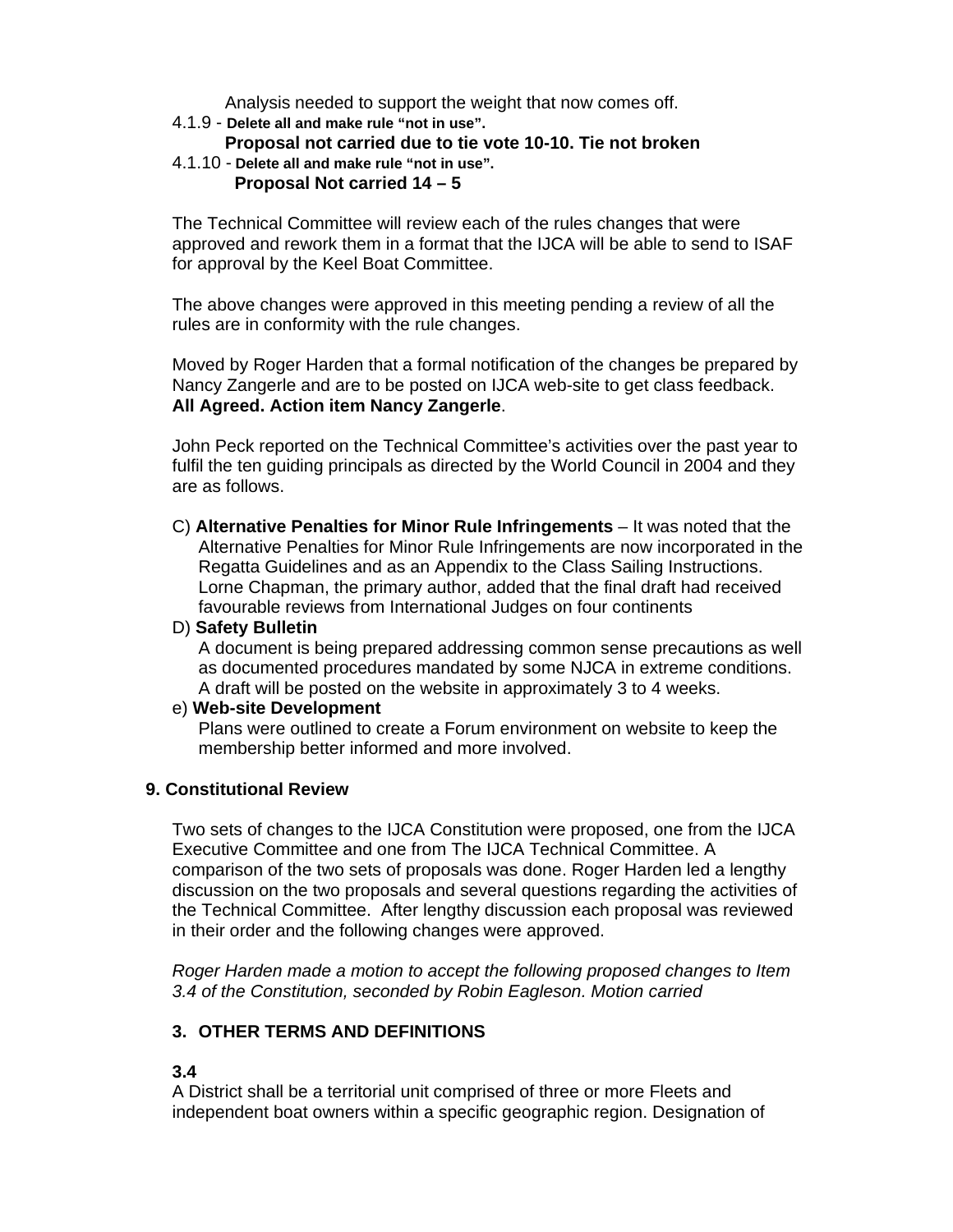Districts shall be the responsibility of the NJCA. Each District shall, by vote of Fleet Captains within the District, elect officers. The chief executive officer of the District shall be known as the District Governor who shall have general supervision over the J/24 activities within that District. Each Governor will represent his/her District in the NJCA

*Roger Harden made a motion to accept the proposed following addition of Item 5.1.5 to the constitution, seconded by Geoff Evelyn. Motion carried* 

## **5. Membership**

# **5.1.5**

The term "member" in the constitution shall mean member(s) as defined in Section 5. The term "World Council Member" shall mean the definition as stated in Section 9.1

# **9. WORLD COUNCIL**

*Roger Harden made a motion to accept the following proposed changes to Items 9.2.1, 9.2.2, 9.2.3 and 9.2.4 of the constitution, seconded by Geoff Evelyn. Motion carried.* 

# **9.2.**

Each World Council Member representing a NJCA shall have one vote where that NJCA is current with the Annual Subscriptions and Fees as identified in Section 6.

# **9.2.1.**

Each representative of the Copyright Holder and Designer shall have one vote.

# **9.2.2**.

Each World Council Member has one vote at the WC Meeting where the number of boats owned by members of that NJCA is between 1 and 500 and those boats are registered with the IJCA Class Register.

# **9.2.3**

Each World Council Member shall have one vote for every complete multiple of 500 International J24's in excess of the requirement of Section 9.2.3.

*Geoff Evelyn made a motion to accept the following proposed changes to Item 9.8 of the Constitution, seconded by Lorne Chapman. Motion carried* 

# **9.8**

If a Member is unable to attend a meeting, the NJCA may appoint a substitute for that meeting only. Such designations shall be in writing and received by the Executive Director of the IJCA prior to the meeting.

*Lorne Chapman made a motion to accept the proposed changes to Items 9.9.1 and 9.9.3 of the Constitution, seconded by (?). Motion carried*.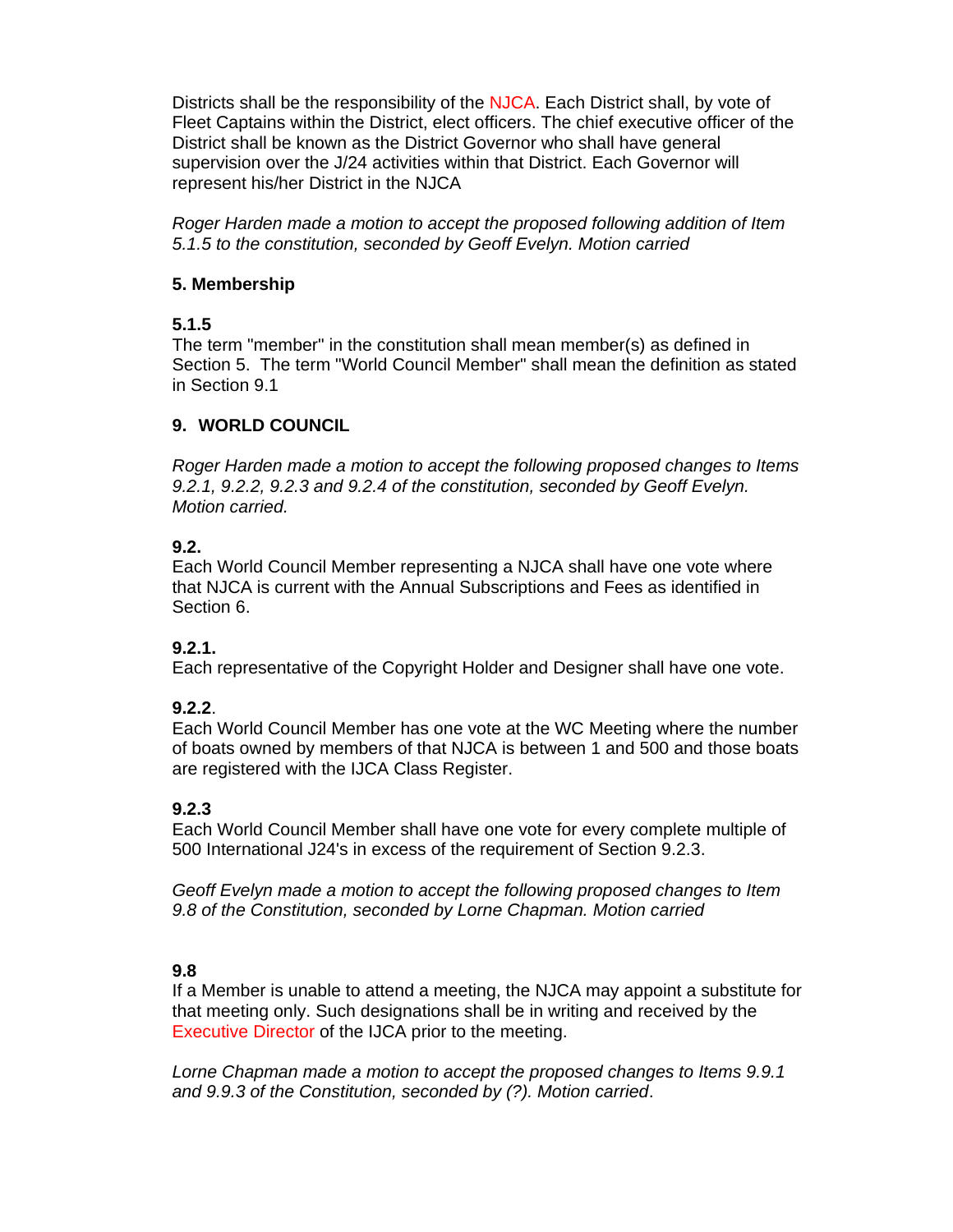# **9.9 Annual Meeting of the Council.**

At its annual meeting, the Council shall:

# **9.9.1**

In even years, elect one of its Active NJCA appointed members or any Full Member, in good standing, of an Active NJCA to act as Chairman of the IJCA for a period of two years and elect at least two members of the Technical Committee for a period of three years in accordance with Sections 11.1 and 11.2.

# **9.9.3**

In odd years, elect at least two members of the Technical Committee for a period of three years in accordance with Sections 11.1 and 11.2., and elect one of its Active NJCA appointed members or any Full Member, in good standing, of an Active NJCA to act as Finance Chairman for a period of two years. The responsibilities of the Finance Committee are defined in the Bylaws of the International J/24 Class Association.

*Geoff Evelyn made a motion to accept the proposed addition of Items 9.10.3 and 9.10.4 of the Constitution, seconded by (?). Motion carried*.

# **9.10 Voting, Motions, Resolutions and By-Laws**

## **9.10.3**

The Executive Committee may, from time to time, enact By-Laws governing the operation of various committees, the day to day activities of the IJCA and any individuals appointed to perform acts on behalf of the Executive Committee. These By-Laws are separate from and do not form part of the IJCA Constitution.

# **9.10.4**

Any such By-Law must be submitted to the World Council for approval at the next Annual World Council meeting. Approval shall be by simple majority vote.

*Roger Harden made a motion to accept the following proposed change to Item 10.5 of the constitution, seconded by Geoff Evelyn. Motion carried* 

# **10. EXECUTIVE COMMITTEE**

### **10.5**

The Executive Committee shall have the power to appoint other committees that shall have and may exercise such authority of the Executive Committee, as it shall prescribe. Such appointments shall be ratified at the next meeting of the World Council.

*Roger Harden made a motion to accept the following proposed change to Item 11.1 of the constitution, seconded by Geoff Evelyn. Motion carried* 

### **11. Technical Committee**

### **11.1**

The Technical Committee shall be composed of experienced sailors who have been nominated by their NJCA; who have demonstrated excellent knowledge and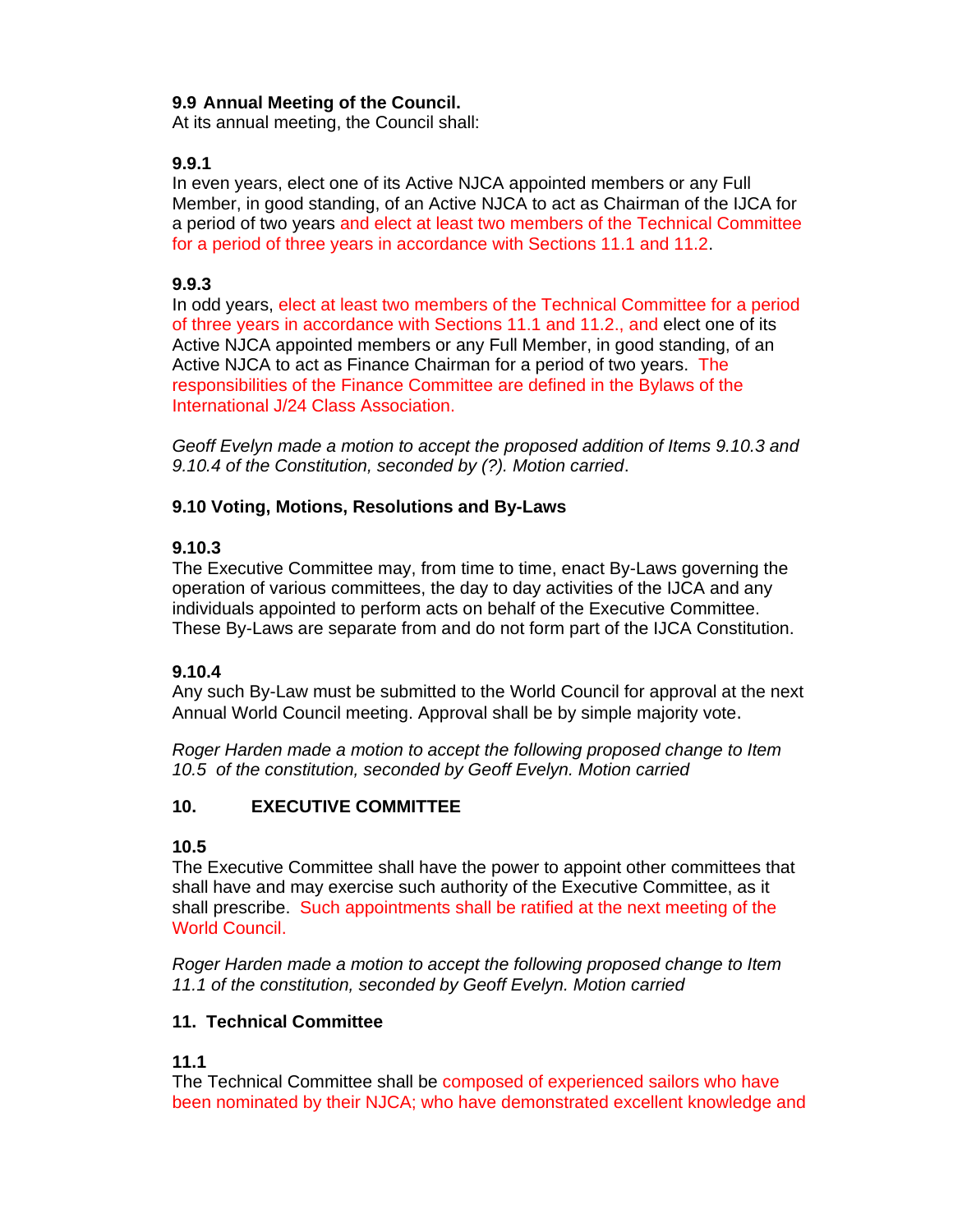understanding of the One Design aspect of the J/24 as was intended by the Designer and who have extensive measurement experience. The Committee shall be comprised of the Designer or his appointee, and should have six members which reflect the international membership of the class

### **11.2**

The Technical Committee, with the exception of the designer or his appointee, shall be elected by the World Council for three year terms;; at least two of its members being elected each year and operate as an advisory committee to the Executive Committee.

## **11.3**

The Technical Committee shall select one of its members to serve as Chairman for an annual term

## **11.4**

The Technical Committee shall carry out all duties as set out in the IJCA By-Laws and any duty that may be assigned time to time by the Executive Committee

*Roger Harden made a motion to accept the following proposed changes to Items 14.3.1 and 14.3.2 of the constitution, seconded by Robin Eagleson for 14.3.1 and Anthony Kotun for 14.3.2. Motion carried*

### **14. Changes in International J/24 Class Rules (for Measurement Certificates)**

### **14.3.1**

A vote of the World Council Members attending the Annual General Meeting held in even numbered years prior to the submission and approval by the ISAF.

### **14.3.2**

A vote of the World Council Members in writing after presenting the resolution/motion in writing by mail, telex, fax or electronic mail prior to the submission and approval by the ISAF.

Two sets of By-Laws, referred to in 9.10 that define the operation of the Technical and other Committees, were presented to the council, one from the International Technical Committee and one from the Executive Committee. The consensus was that those from the Technical Committee were better organized and were adopted in principle. The Executive Committee will review, amend, change and add to where appropriate and present them at the next World Council.

#### **By-Laws of the International J/24 Class Constitution**

### **1. Technical Committee**

### 1.1. **The Class Rules and Rule Change**

Process – The committee shall maintain and publish a process for the submission of Class Rule changes.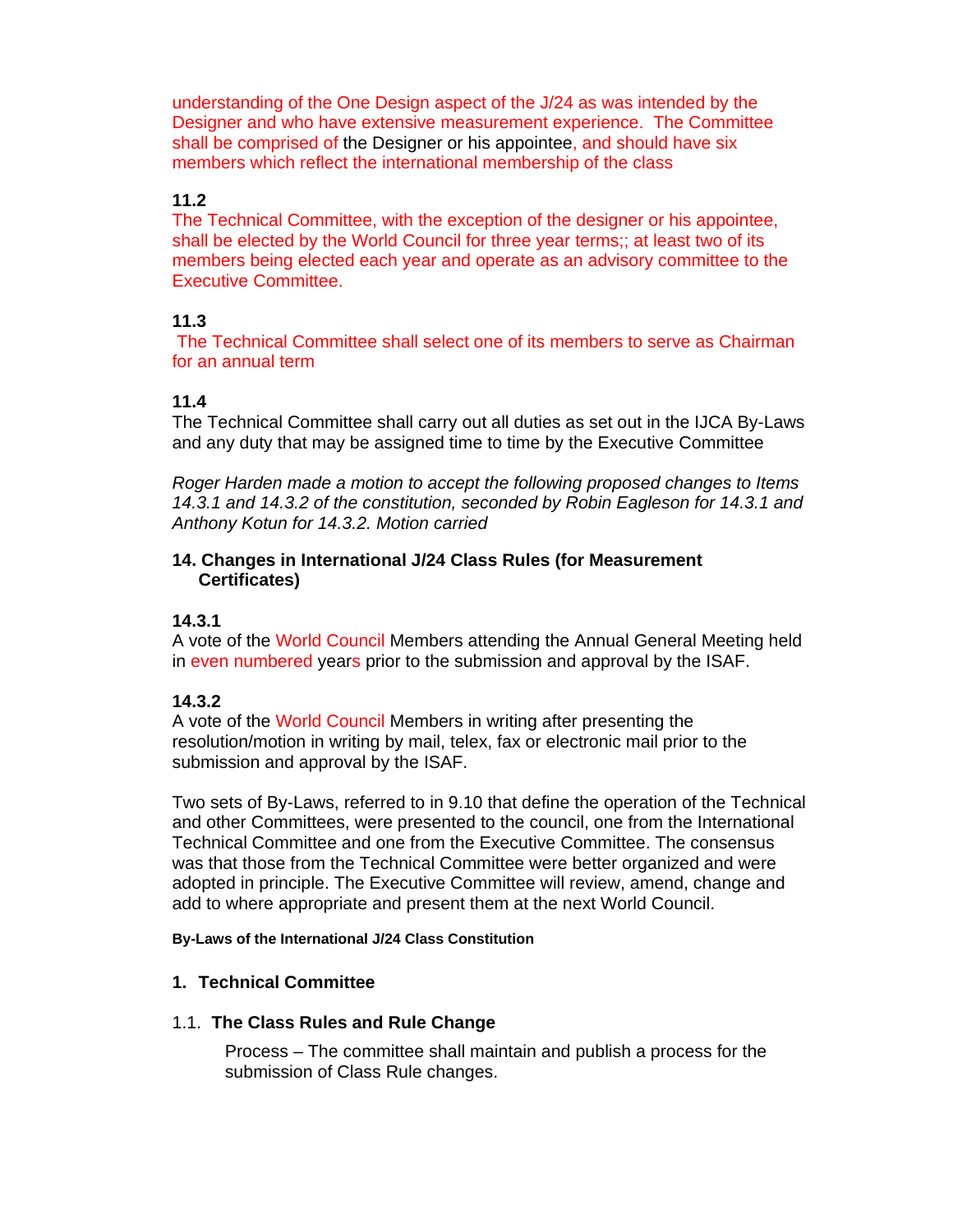- 1.1.1. The committee will maintain intelligibility for the class membership throughout the rule change process by tracking and publishing all proposed changes from receipt through to resolution including comments from the Committee and recommendations to the Executive Committee.
- 1.1.2. The committee shall receive and publish all rule change proposals, provide and publish comments to the Executive Committee within 30 days of receipt.
- 1.1.3. The committee shall consult with interested parties in the review of any rule change proposal and include the results of that consultation in the comments to the Executive Committee.
- 1.1.4. Following approval of proposed changes by the World Council, the committee shall prepare the ISAF Rule Change submission in accordance with the requirements of Section 14 of the IJCA Constitution.
- 1.1.5. The committee shall ensure that the wording of all Class Rules is clear and easily understandable by members worldwide in order to facilitate selfmeasurement and ensure compliance with Class Rules.
- 1.1.6. The committee shall annually review the IJCA Class rules to ensure they are consistent with ISAF rules format.

### 1.2. **Measurement Manual**

The committee shall be responsible for producing and publishing the IJCA Measurement Manual.

- 1.2.1. The Measurement Manual shall describe all methods, techniques and devices to be used for measuring boats for compliance with class rules. It shall be designed for use both by Class Measurers and individual measurers.
- 1.2.2. The Measurement Manual shall be updated at least annually to ensure conformity with class rules including changes to be in effect for the current year and published by March 1<sup>st</sup> of each year to coincide with the implementation of any approved Class Rules changes.
- 1.2.3. The Measurement manual shall contain a cross reference to Class Rules that can be published separately and is kept current with rule changes.
- 1.2.4. The Measurement manual shall contain a section containing "Rule Interpretations" for questions associated with Class Rules, Measurement, rulings that are made in conjunction with duties at World and Continental Championships, and support to Protest Committees relating to class rules and measurement.

### 1.3. **Technological Changes**

The committee shall keep informed of technological changes to ensure that appropriate developments are investigated, and if appropriate, are developed into class rule change proposals in support of Section 1.1 of the IJCA Constitution and or changes to the Measurement Manual.

### 1.4. **World and Continental Championships**

The committee shall support these championships as follows: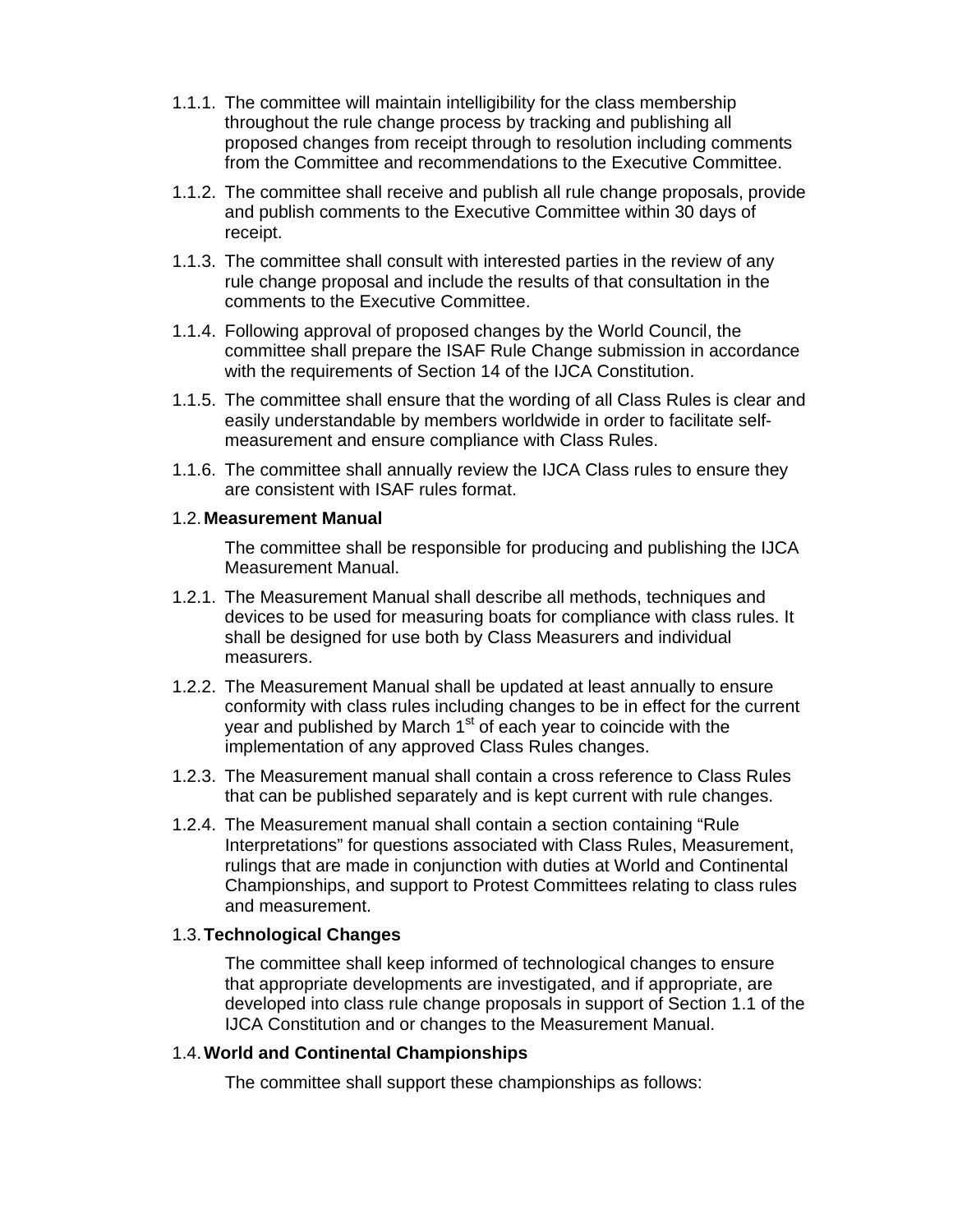- 1.4.1. At least one member of the committee will be designated to attend each World and Continental Championships to ensure that the One-Design nature of the Class is maintained and provide support in the interpretation of the Class Rules where required.
- 1.4.2. Funding for Technical Committee attendance will be provided by the event Organizing Authority.
- 1.4.3. The committee member(s) will approve and oversee the measurement processes at these championships.
- 1.4.4. The committee shall create and maintain a process for measurement at all World Championships including appropriate measurement forms in required formats.
- 1.4.5. The committee shall create and maintain templates of Notice of Race and Sailing Instructions for World and Continental that comply with the racing Rules of Sailing for use by the member NJCA's hosting these events. These shall include a set of "Alternative Penalties" for minor infringements of class rules to be incorporated.
- 1.4.6. The committee will review all World and Continental Notices of Race and Sailing Instructions to ensure compliance with IJCA Regatta Standards and the racing Rules of Sailing, and recommend any changes for approval by the Executive Committee and the Organizing Authority.
- 1.4.7. The committee will create and maintain a set of guidelines for the Organizing Authority and the Race Committee that are to be used when conducting World and Continental events.

### 1.5. **Class Measurers**

The Technical Committee shall, in conjunction with the NJCA's recruit, certify and support a network of Class Measurers to cover countries and regions where the class is active.

- 1.5.1. The committee shall develop a process for training and certifying Class Measurers worldwide.
- 1.5.2. The committee shall monitor the work of Class Measurers to ensure the One-Design Nature of the J/24 is maintained and compliance with measurement methods and techniques as defined in the Measurement Manual.

### 1.6. **Communications**

The Technical Committee shall provide intelligibility and continuous access to its work.

- 1.6.1. The committee shall respond to questions from member NJCA's, Class Members and other interested parties. The questions and responses shall to be published so as to be freely available to all members.
- 1.6.2. The committee shall operate, moderate and participate in an internetbased forum to respond to questions as in 1.6.1, post and comment on rule change proposals, and encourage participation by members on all aspects of the committee's work.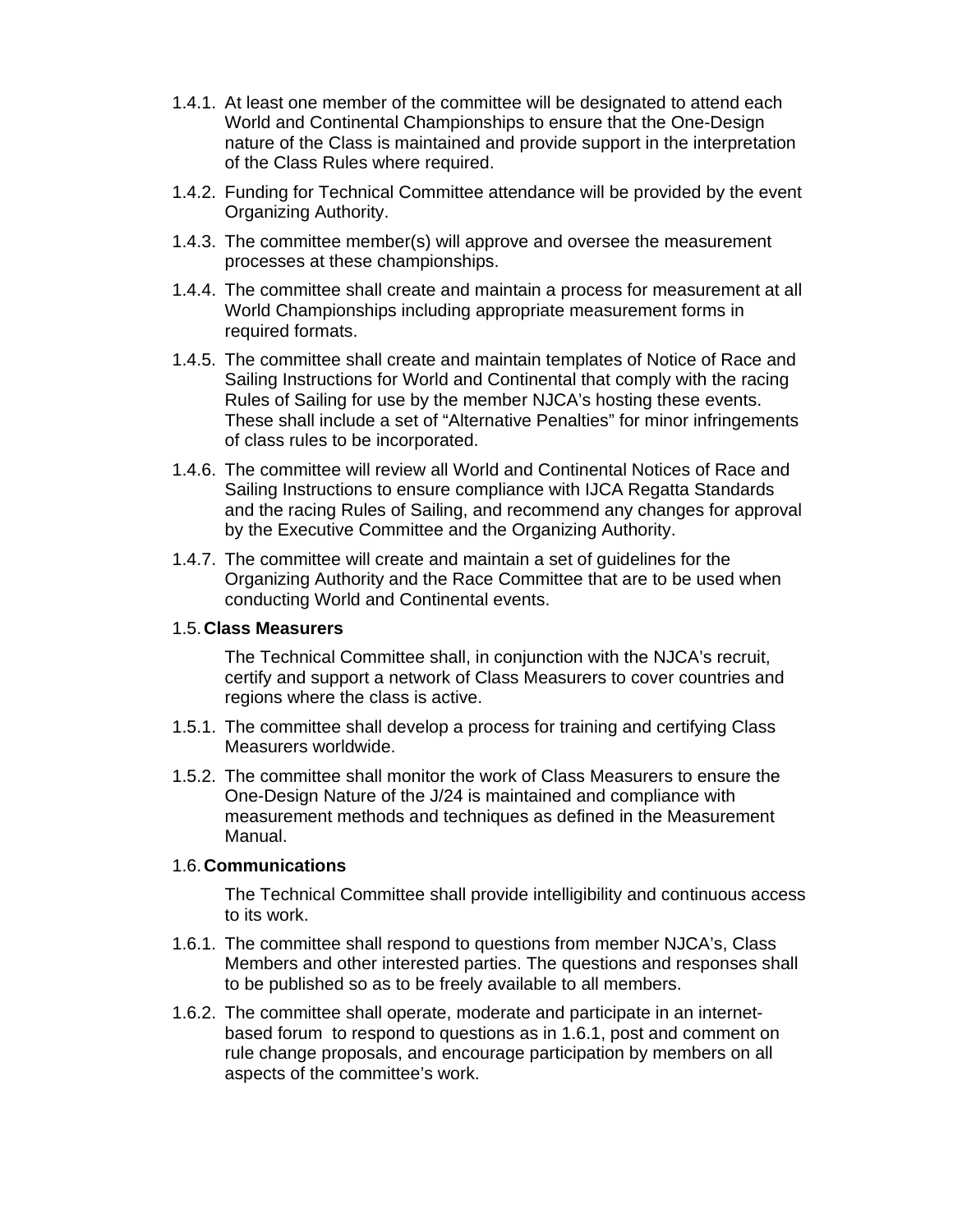1.6.3. The Technical Committee shall report their activities to the Executive Committee prior to the annual World Council and/or at such times as required by the Executive Committee.

### **2. Executive Committee**

To be developed

### **3. Finance Committee**

3.1 The primary responsibility of the Finance Committee is to be the liaison between the Executive Committee and the Executive Director, assist in the preparation of the annual budget, and to monitor any budget variances.

## **4. Promotion Committee**

To be developed

## **10. Elections**

 John Adams, Councillor of Honour, took responsibility for the election of Class Officers. He expressed his regrets that Rudy Wolfs decided to leave the position of Chairman and thanked Bob Turner for taking charge of the meeting today.

- A. Chairman Geoff Evelyn nominated Bob Turner
	- Seconded by Jim Farmer. All in Favour.

Bob Turner elected to post IJCA Chairman for next year.

A. Vice Chairman - Remco Van den Berg nominated Jim Farmer.

Seconded by Robin Eagleson. All in favour.

Jim Farmer elected as Vice Chairman for the next year.

- B. Roger Harden reconfirmed as Finance Chairman. Alyn Stevenson AUSTRALIA appointed Executive Committee member according to IJCA Constitution Item 10.1
- C. Jim Farmer nominated Remco Van den Berg a second member of the Executive Committee. Seconded by Bob Turner All in favour. Geoff Evelyn nominated by Jim Farmer and seconded by Robin Eagleson. Brad Reid nominated by Geoff Evelyn seconded by Jim Farmer. Geoff Evelyn elected Executive Committee Member by ballot.
- D. Technical Committee: The Council regretfully accepted the resignation of Hauke Krause and Francesco Ciccola from the Technical Committee. In accordance with the new 9.1 and 9.3 of the Constitution, the remaining current members of the Technical Committee were elected by acclimation for terms as follows:

John Peck, One year term

Reid Stava, One year term

Stuart Jardine, One year term

Kenneth Porter, Two year term

Lorne Chapman, Two year term

 Hank Killion remains as a member of the committee as the Designer's appointee.

Remco Van den Berg nominated Gunther Muller of Brazil, seconded by John Peck. Eddie Linthout nominated Paolo Luciani, seconded by Remco Van den Berg. Stuart Jardine nominated Nils Jannichsen, seconded by Remco Van den Berg. Alyn Stevenson nominated John Crawford, seconded by Lorne Chapman.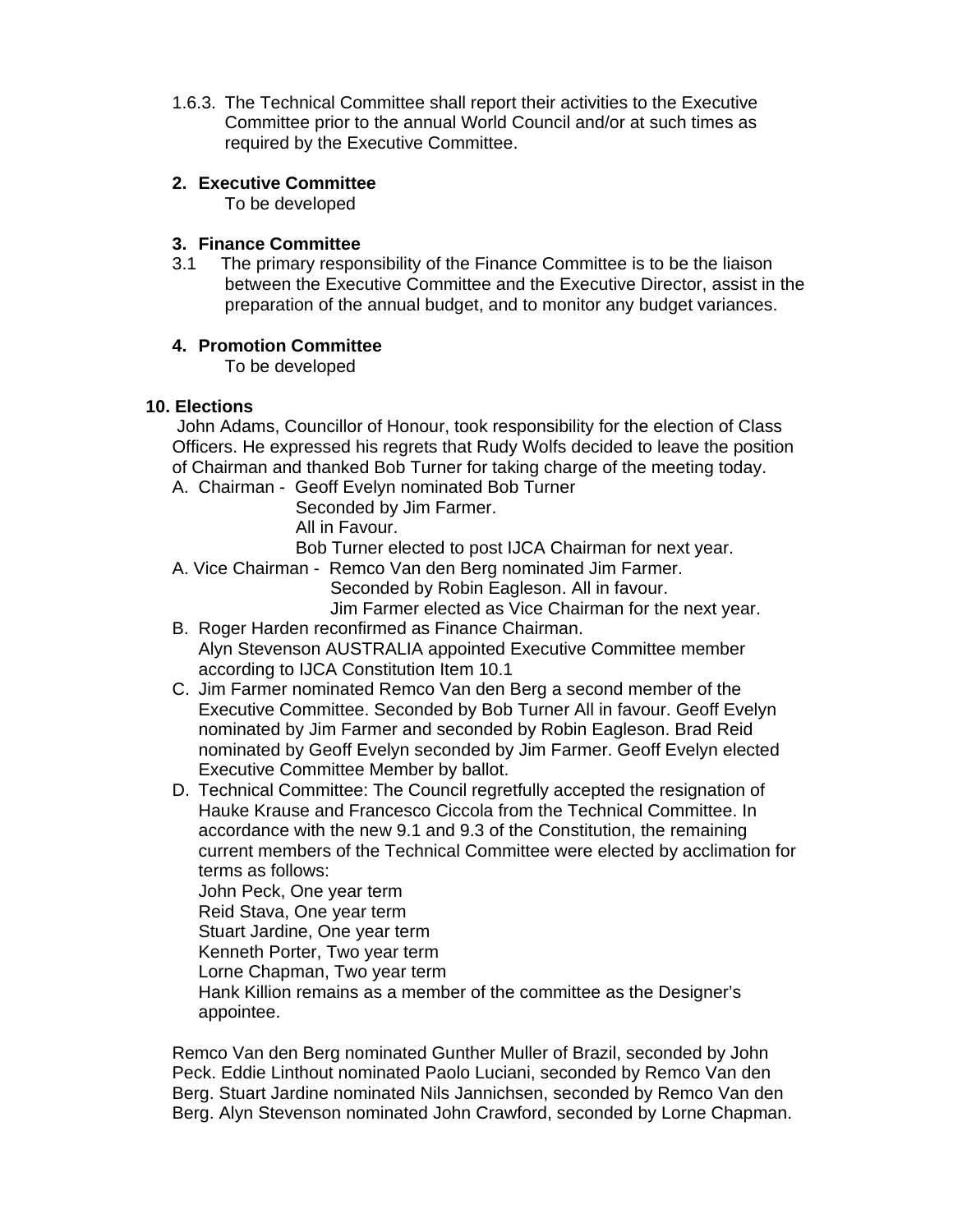There being three vacancies and four nominations the Council elected the following new members by ballot: John Crawford (AUS-JCA), Three year term Gunther Muller (BRA-JCA), Three year term Nils Jannichsen (NED-JCA), Three year term

E. Promotion Chair – Nancy nominated by Robin Eagleson, seconded by Jim Farmer. All in favour

### **11. Lunch**

The Council had a working lunch.

#### **12. Strategic and Operational Discussion**

A. 2006-2007 Calendar of events. No comments were made

B. Website

Nancy Zangerle discussed new format. Class constitution should be on there. Recognises needs improvement. Lorne Chapman suggests moving calendar up on the priority list.

#### C. Meeting of European NJCA's

Stuart Jardine advised that the European members will finalise Greece proposal to host the Europeans. Nikos says shaping up well in Greece. Stuart suggests southern European champs and setting up charter boats as a long way away. Action to play Greece and Italy DVDs later in week in Regatta Village.

D. Nancy Zangerle gave a report on her mandate as Marketing and Promotions Chair which included the direction she received from Rudy Wolfs. They included: the creation of a template for press releases – this has been completed; develop an international media contact list for Class press releases and news – in progress and an ongoing task; develop and on-line newsletter that will contain international content and will include active updates on events etc. and will be published quarterly; develop image branding including updating the J24 logo.

There was discussion on the method of distributing the newsletter, e.g. posting the newsletter on the IJCA website and the possibility of emailed distribution direct to members. There was no resolution on how to accomplish an email distribution. It requires further investigation; possibly with a sign-up on the website for receiving an emailed notice when a new issue is posted. There was a concern on the size of the document, which would include photos when possible. A large document may be bounced if someone's email box is full. Other topics discussed were the need to look at branding including updating the class logo; the planning of the 30<sup>th</sup> Anniversary Regatta in Newport. Nancy Zangerle also indicated that she will need help on sorting out the Open Forum so that only current discussions are maintained. She also suggested that there may be a "Best of the Open Forum"; input from members. Pivotal part of class in next year.

E. Sponsorship.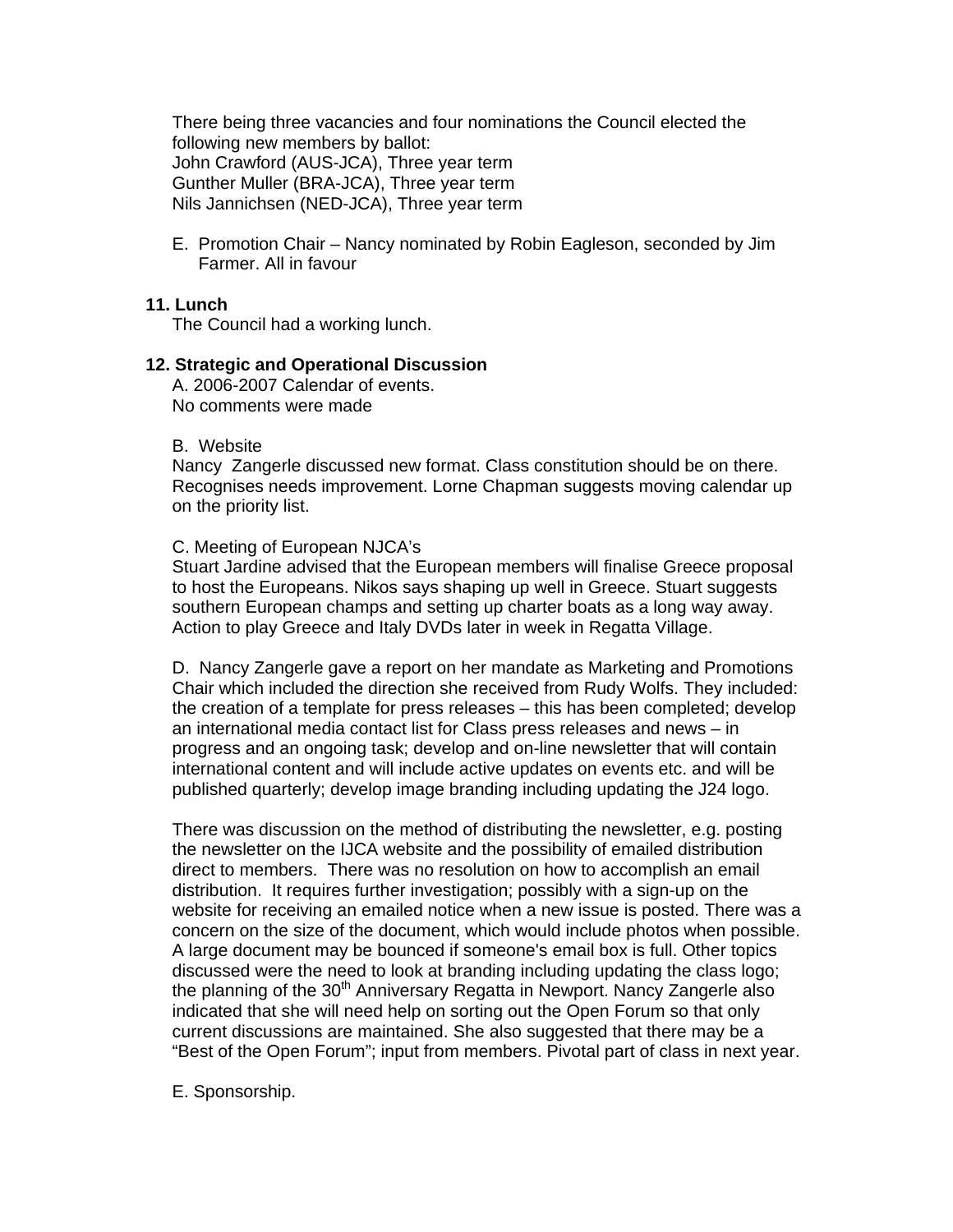Discussion led by Bob Turner. He indicated that the response rate was about 2 positives for every 100 contacts. To increase value for sponsors, Bob Turner asked that all notices of race and regatta instructions included asking all competitors to leave sponsors' stickers and logos on their boats until they were back in their home ports. This would give sponsors visibility on the roads and ferries on the return trip.

### F. Yearbook

John Peck advised that at advertising rates were unchanged for 12 years It will be a selling point to advertisers, "No rate increase for 12-years, and distribution to every member of the IJCA". If enough advertising is sold it would allow the IJCA to keep the cost of the yearbook at \$5.00US. John encouraged each NJCA to solicit advertisers so that the normal 20% ad commission would be credited to that class Geoff Evelyn recommended Nancy Zangerle and John Peck look at other International Class Yearbooks for content etc. Contributions to the yearbook will be solicited from all NJCA's.

G. Status/Future of International Women's Open Championship Marianne Schoke-Holzer reported that support of Women and encouragement for others to get involved is required. She is working with match racing girls in Sweden and Denmark to increase participation. They are lending boats to other women sailors as a means of introducing them to the class. There is need for emphasis on youth promotion. There will be a perpetual trophy for the top women's team at this and all subsequent Worlds. Stuart Jardine indicated that the Class should set a policy that allows more women's teams to enter worlds. The Executive Committee will take under consideration.

#### H. 2007 Pan American Games

No update was available at the time of the meeting

I. Open Discussion on Executive Committee Initiatives Action Item: Bob Turner will get status from Rudy Wolfs and advise all present.

### **13. Proposals for Continental & World Championships**

Geoff Evelyn pointed out that each area sorts out their own Continental Championship and there is probably no need to discuss it in the meeting. All Agreed.

Geoff Evelyn moved to accept Italy's bid for 2008 World Championships in Porto Rotundo, Italy.

Motion Carried.

# **14. Progress Reports**

- A. Australian and Mexican World Championship Alyn Stevenson updated the World Council on the preparations for the worlds in Australia. Marianne commended AUS promotion of worlds in Kiel. No Report available from Mexican NJCA
- B. 2006 European Championship Parkstone, United Kingdom Bob Turner reported that good progress is being made.
- C. 2006 North American Championship Rochester, New York Jim Farmer reported that the event is shaping up well and looking forward to a good event.